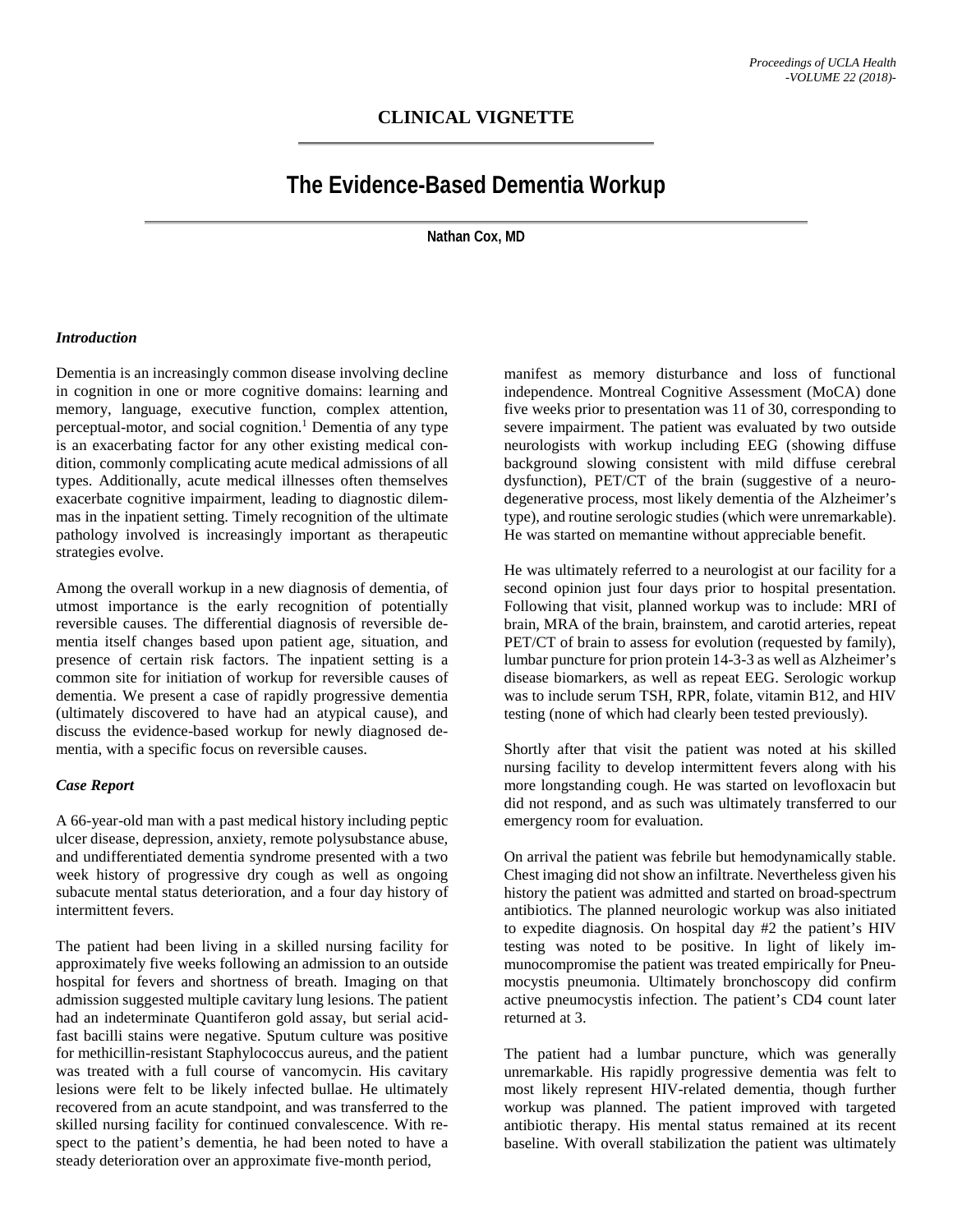discharged back to a skilled nursing facility, with planned close infectious disease and neurology follow up.

## *Discussion*

Dementia is defined in the DSM-5 as impairment in at least one cognitive domain (learning and memory, language, executive function, complex attention, perceptual-motor, and social cognition) representing a decline from prior functioning, occurs in absence of delirium, interferes with independence in daily activities, and is not explained by another disorder. <sup>1</sup> This updated definition is unique when compared to prior versions in that it places equal weight on all cognitive domains, rather than focusing on memory.

The differential diagnosis for dementia is broad. Major dementia syndromes include Alzheimer's disease (which represents approximately 60-80% of cases in patients over 65), dementia with Lewy bodies, frontotemporal dementia, vascular dementia, and Parkinson disease with dementia. <sup>2</sup> Additional precipitants of dementia syndrome include alcohol-related dementia, normal pressure hydrocephalus, chronic traumatic encephalopathy, depression, other central nervous system illnesses (including prion diseases and HIV infection), and metabolic derangements including hypothyroidism and vitamin B<sub>12</sub> deficiency.<sup>3</sup>

The initial diagnostic step in suspected dementia involves thorough history, including assessment for certain risk factors, family history, and an assessment of cognitive function. There are numerous available cognitive testing protocols available – the Mini-Mental State Examination (MMSE) is the most widely used cognitive test for dementia in US clinical practice, but other options include the Montreal Cognitive Assessment (MoCA) and the Clinical Dementia Rating (CDR).<sup>4-6</sup> The MoCA offers enhanced sensitivity for mild cognitive impairment, whereas the CDR is precise for ongoing serial assessments of dementia status.

Physical and full neurologic exam is focused on narrowing the differential diagnosis, such as evaluation for evidence of Parkinsonism, focal neurologic abnormalities suggestive of prior stroke, and exam signs of thyroid abnormality.

In our clinical practice, laboratory and neuroimaging approaches appear to differ broadly at times. Nevertheless, the American Academy of Neurology (AAN) makes very clear recommendations regarding the approach to additional testing. 7 According to AAN recommendations, for routine cases of dementia in patients 65 years or older, structural neuroimaging with either non-contrast CT or MRI scanning is appropriate.<sup>7</sup> They recommend against any other imaging procedure (such as PET/CT) in absence of specific clinical concern. EEG is felt to be of low yield as a routine study.

With respect to routine lumbar puncture, the AAN recognizes the development of various CSF biomarkers for Alzheimer's disease (such as CSF tau, β-amyloid<sub>1-42</sub>, and AD7C-NTP), but asserts that evidence does not exist to support routine use in all patients; rather, they advocate for patient-specific consideration of lumbar puncture for these studies. <sup>7</sup> In cases of suspected prion disease, they do recommend use of CSF 14-3-3 protein to assess for Creutzfeld-Jacob Disease (CJD).<sup>7</sup>

Screening for depression, vitamin B12 deficiency, and hypothyroidism should always be performed.7 The AAN recommends against routine assessment for neurosyphilis in absence of specific clinical suspicion. Finally, the AAN recommends against the routine use of genetic testing in patients with possible Alzheimer's disease (such as testing for apolipoprotein E epsilon 4 allele) in absence of specific characteristic family history. 7

Studies examining the prevalence of reversible causes of dementia in elderly patients support the AAN assertion that routine broader laboratory investigation is not warranted. A review of studies over a 22-year period ending in 1994 estimated that fully-reversible cause of dementia is discovered in  $<10\%$  of cases over that time, trending toward  $<1\%$  in the more recent years. <sup>8</sup> However, in younger patients with dementia, more atypical causes may be discovered. A 2006 analysis of 560 patients differentiated between younger (under age 70) and older patients, and noted that non-degenerative and non-vascular (though not necessarily reversible) causes of dementia were present in 5% of the elderly group, but up to 30% in the younger age group.<sup>9</sup>

Additional workup of dementia should otherwise be guided by the clinical context. As noted, patients with earlier-onset or rapidly progressive dementia tend to have more atypical causes, which would warrant consideration of additional testing as directed by the initial history, physical exam, and workup. For example, the presence of risk factors for HIV would suggest usefulness of HIV testing, in addition to consideration of infectious cause (such as Varicella or Herpes Simplex Virus). Concern for possible seizure would warrant assessment of EEG. Rapid progression would lead to consideration of a prion disease.

## *Conclusion*

All patients with dementia should undergo thorough history and physical with cognitive testing and neurologic exam. They should be imaged with non-contrast head CT or MRI. They should be screened for depression, hypothyroidism, and vitamin B12 deficiency. Any other workup (such as HIV testing, RPR, lumbar puncture, EEG, or additional imaging procedures) should be guided by clinical context, in many cases with the assistance of a neurologist (especially with respect to additional imaging studies and genetic testing for Alzheimer's disease).

Our patient presented at a young age with a fairly rapid progression of dementia. He had a history of polysubstance abuse, which when discussed with family did likely include remote IV drug use. This certainly justified investigation for HIV and broad infectious workup. Indeed, a thorough history, with probing questions about the patient's prior risk factors, may have led to an earlier diagnosis.